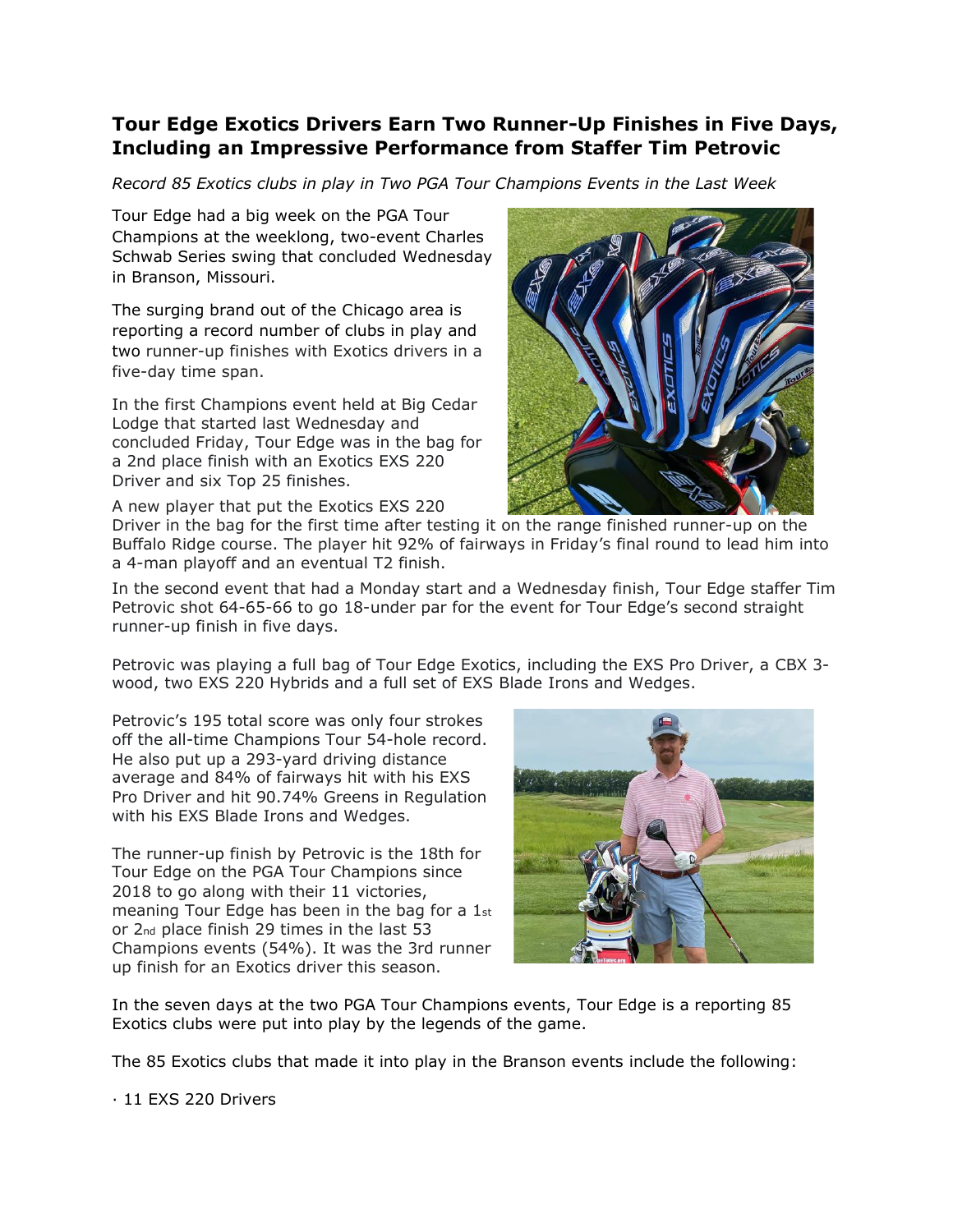- · 6 EXS Pro Drivers
- · 13 EXS 220 Fairways
- · 5 EXS Pro Fairways
- · 4 CBX Fairways
- · 10 EXS 220 Hybrids
- · 2 EXS Pro Hybrids
- · 4 CBX 119 Hybrids
- · 8 CBX Iron-Woods
- · 12 EXS Blade Irons
- · 8 EXS Blade Wedges

Five new players put Exotics driver in play in the Ozarks, leading Tour Edge to another record for drivers and total clubs in play in a professional tour event.

Tour Edge broke the 40 total club mark for the 4th straight PGA Tour Champions event, including multiple fairways, hybrids, utility irons, and wedges plus a full set of EXS Blade Irons.

Sixteen different players have now played Exotics drivers on PGA Tour Champions in the 2020 season and they have gained 11 new players with drivers in the last 4 events.

In total, 39 total Exotics drivers have been put into in play in the 2020 season.

"It's completely organic how our drivers are getting into play," said Tour Edge Vice President of Marketing Jon Claffey. "We have the drivers available for testing on site, the players ask to try it out and set up a fitting with our tour reps, we put the driver up on TrackMan against their gamers on the range and the next thing you know we are seeing them make it into their bags."

In the second Big Cedar Lodge event, 19% of the field had a Tour Edge club in play.

## **About Tour Edge**

Tour Edge, an American owned and operated company for more than 34 years, manufactures and sells golf clubs under three distinct brand names: Exotics, Hot Launch and their "Get in the Game" products.

In 1986, David Glod founded Tour Edge with a focus on offering high quality and technologically advanced golf products that were as cutting edge as they were affordable. Today, Glod is considered one of the preeminent master club designers in golf club design and has led Tour Edge to be a Top 10 manufacturer in every club category.

Their team of tour staff professionals includes 2019 Charles Schwab Cup winner Scott McCarron, Tom Lehman, Tim Petrovic and Duffy Waldorf. Tour Edge drivers have also won two World Long Drive Championships and hold the top three longest drives in the history of the sport by staff player and #1 ranked Phillis Meti.

All Exotics and Hot Launch clubs are hand built in the United States in Batavia, Illinois and are available in Tour Edge's unprecedented 48-hour custom club delivery program. Every Tour Edge club comes with a Lifetime Warranty and a 30-day play guarantee.

Media Contact: Jon Claffey Vice President of Marketing